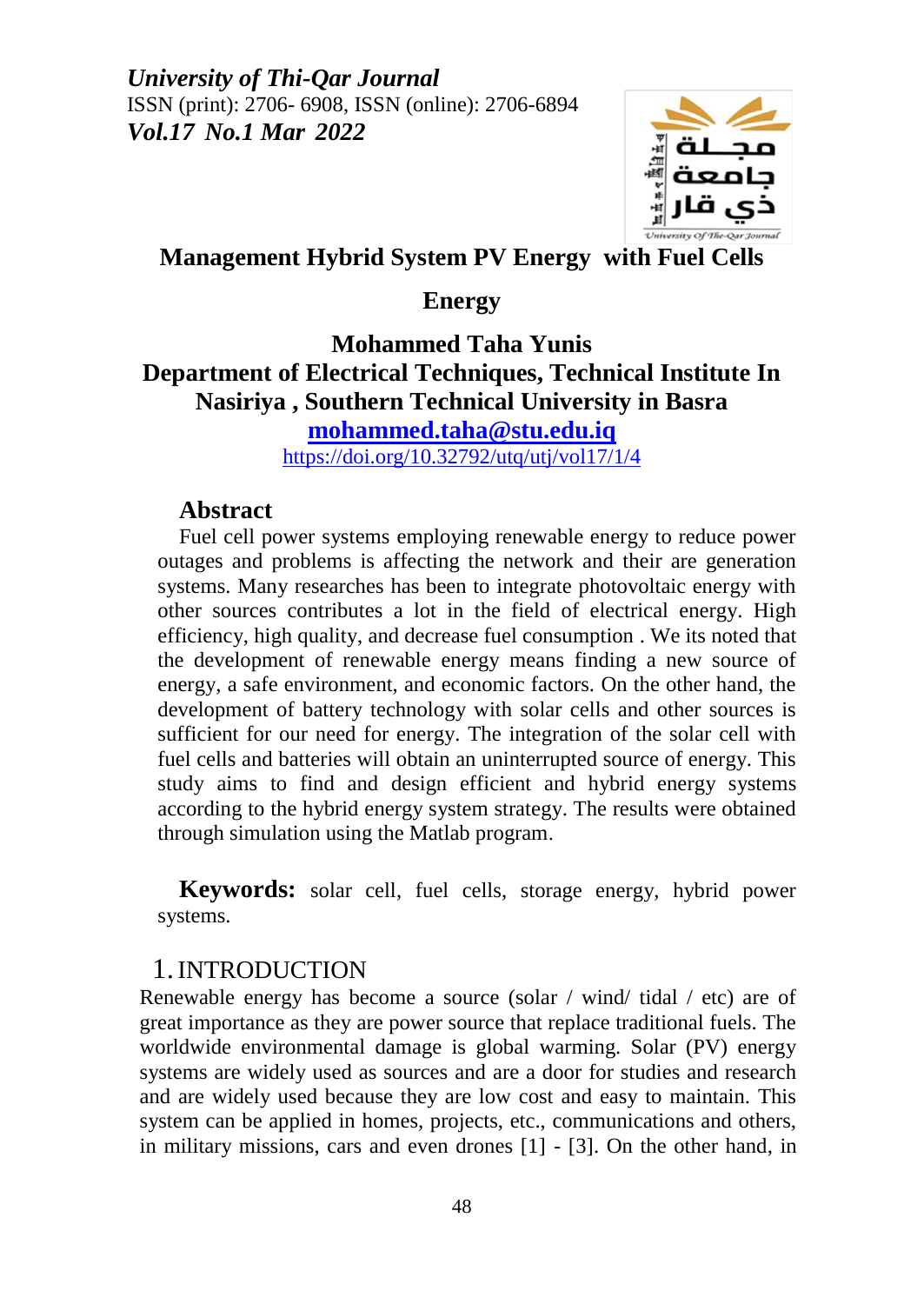

the operation of solar energy, photovoltaic panels have great applications in energy production despite the changing weather conditions and technical problems they are exposed to. To overcome these problems, energy sources and solar energy can be combined in; Examples include machine generators  $[4]$ .

Electromagnetic energy storage unit [5], battery storage unit [6] - [8] and fuel cells systems [9] - [10]. It is possible to provide 24 hour diesel sources with capable, highly efficient and less efficient photovoltaic power at the output. The the energy generated by diesel is very harmful to the environment. We note that the magnetic energy storage technology has a wide field, and has also been associated with great risks due to the exchange of magnetic fields of high strength. Fuel cell sources are one of the good sources available and can be used with solar cells because of the low fuel and high efficiency. Therefore, one of the weaknesses of fuel cells is their slow dynamics, which we note is limited by the slow dynamics due to the water pump and valve systems and their maintenance. The increase in the electrical load decreases the voltage supplied by the fuel cell, and this causes the power to fluctuate or cause it to stop at low temperatures. The fuel cell system must be large enough to meet the energy needs. To increase its response and give maximum energy output, there must be an energy storage system. On the other hand, despite the use of batteries as an energy storage system, renewable energy systems employ enough electrical energy to prepare to meet our energy needs and to prepare heavy loads, batteries are not sufficient to meet the need for electrical energy due to demand and increased loads. Therefore, hybrid systems must be found to meet the need for energy, which are batteries and fuel cells, which integrate energy for fuel cells and batteries [11], with solar energy systems through power controls to ensure quality and efficiency. The fuel cells can be combined into a solar energy system in two ways: first, an independent source of energy, or a coordinated storage system by feeding them hydrogen from a dedicated electrolyze [12] - [13]. This paper discusses the independent or central power unit. In this case, it is possible to find ways to control energy that save from energy sources and the difficulty of controlling branched energy systems and what is represented by a problem. Hybrid power systems require an effective scheme for controlling power from sources without any risks and increasing efficiency and reliability by addressing the problem of low voltage conditions. Therefore, instead of finding a system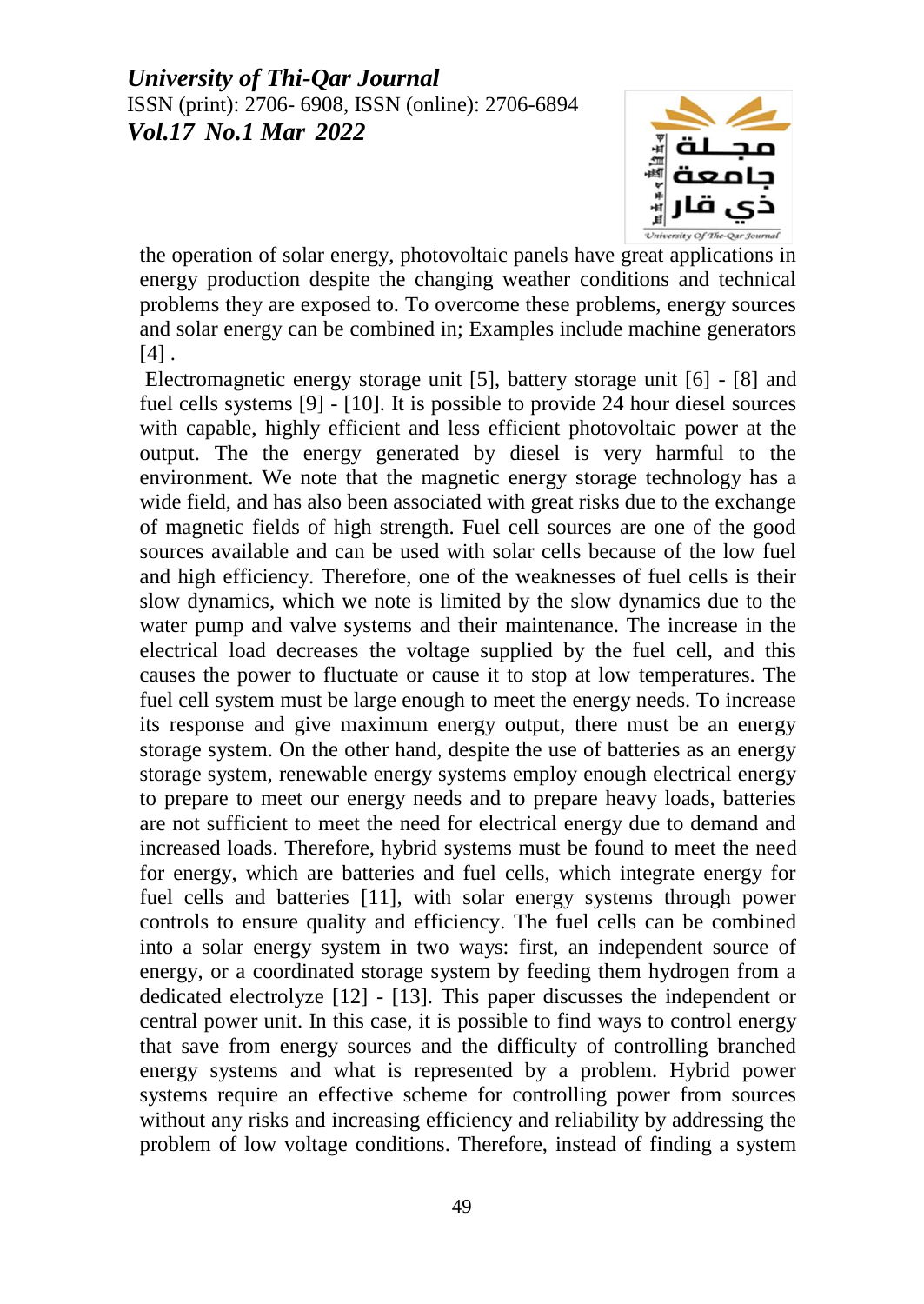

for regulating the voltage and current at the output . generation, there should be a system that controls the transducers. This method ensures the supply of power to the load while ensuring that the batteries are not overcharged, the processing of the power supply, the protection of the fuel cell, etc. The aim of this study is to design a system.

# 2. Scheme of The Hybrid System

The hybrid power unit, consisting of renewable energy sources, solar cells, fuel cells, and batteries, is connected through appropriate inverters (DC-DC). As shown in Figure 1, which shows the shape of the hybrid system and its components. We also note that there are two types of energy sources, namely solar cells, and fuel cells. Although batteries store energy, they are also a source of electrical energy, to fill the shortage of supplied energy. Solar cells provide the largest energy for the load, while fuel cells are supportive of electrical energy in the event of an increase in the load when the solar cells are unable to supply the electrical load. The batteries store electrical energy and supply it at a specific time. The voltage, current, and capacity are measured. The measurement is carried out for the voltage, current, and capacity supplied from hybrid energy sources. Then the electrical energy is prepared to ensure quality, which is treated by adding filters resistor and capacitor (RC), in the sub-systems and according to the power system, and then it is done Format transducers. The supply of energy from the sources is controlled through special transformers for each source.



Fig. 1 Hybrid solar cell - fuel cells system.

subsystem . The solar cells power of the load and the battery cross a controller which operation as ((a max power - point tracker)). A diode  $D_1$  is function to prevent the current from flowing back to the solar cell,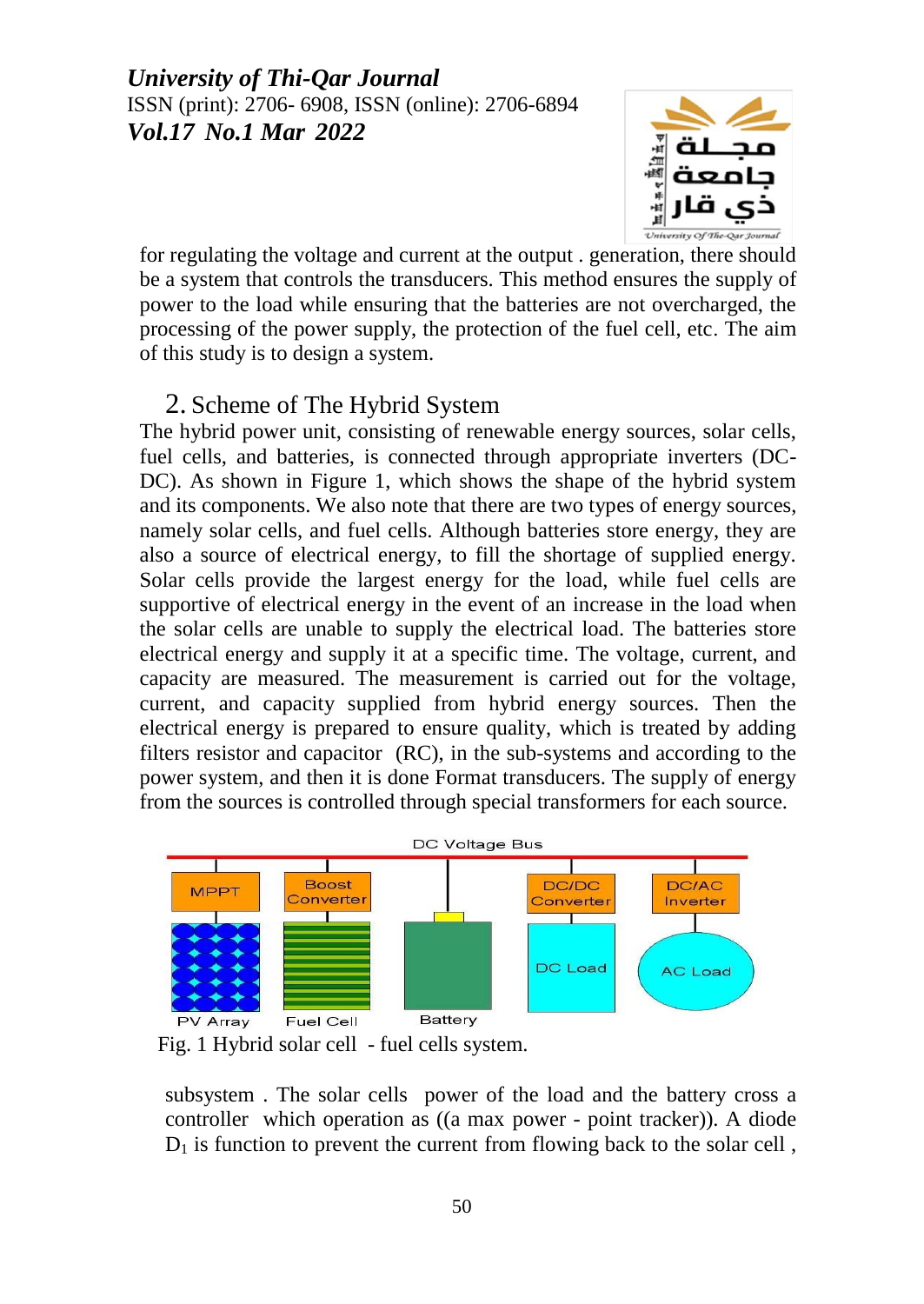

the reverse current may be causes problem in the solar cell. The converter is operation by a plus with modulation generator is control by the digital logic controller.



Fig. 2. Circuit diagram of solar cell

A boost converter, as shown in Figure 3, is specified to regulate the output voltage from the fuel cells to the regulator voltage. The power circuit components of the fuel cell converter are from the switch (S1), the Schottky diode D1, the high-frequency inductors L1, and the capacitor C1. Diode D0 is used to prevent the current from returning to the fuel cells to protect them because the reverse current causes damage to the cell. The boost converter is powered by a PWM generator. For low operation, a boost transformer MOSFET switch is used. converter S2 is for a safe shutdown in the event of a sudden circuit fault .





A batteries are connect to the Dc potential parte . Energy is flowing in both paths . The are charging current is regulated by controlling the voltage from the source. Voltage regulation is done for the power source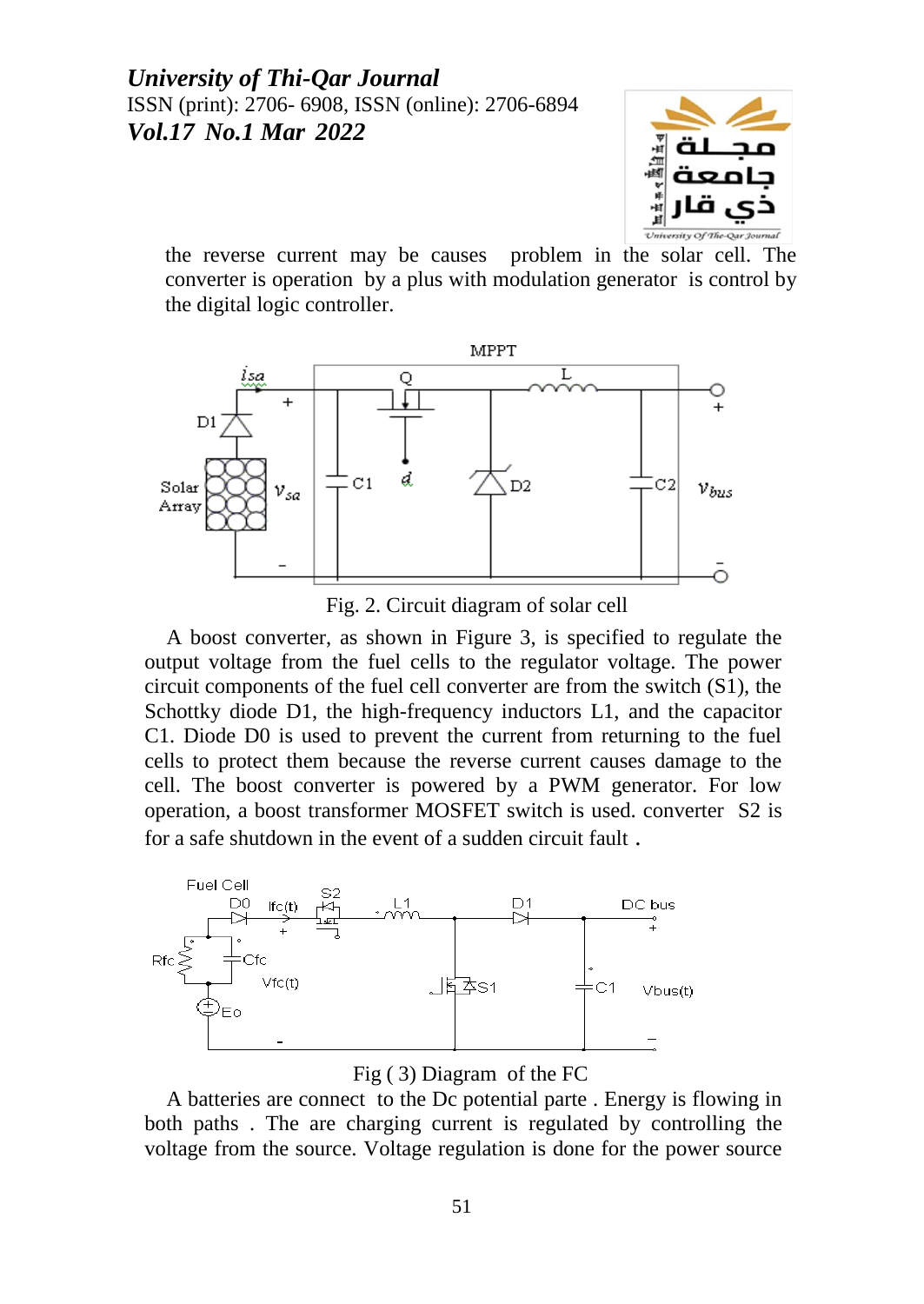

for solar cells and fuel cells.

### 3. Power control of solar cell

Due to the changes in solar radiation according to the time and seasons.The potential cell includes non-linear currents [14], which changes whenever the conditions change. Solar radiation activates and generates an electric current, as well as temperature, electrical loads, wind, etc. Therefore, the system must be the regulator for solar energy to obtain the max the power (maximum power point M.P.P) by control the DC Inverter - DC interfering current through solar cells & voltage transmitter to ensure quality and efficiency. The energy generated by the solar cells charges the batteries and in addition, is associated with the fuel cells. When we consider the design of the solar energy subset of the system, the necessary to reflect the protection the batteries. The potential of the batteries must be regulated and protected from the bus voltage, that's are means that the supplied potential does not override the rated voltage. Here, we notice a concern when the battery is filled with electric energy when charging, so the control of solar cells has a strategy and there are two modes, the mode of obtaining the maximum electrical power point maximum power point tracking (M.P.P.T) and the other mode is the bus voltage supplied from the batteries.

In the circuit shown in Figure 2, the transducer is the only source of power supply. The current provide from solar cells is output of the battery its regulated by regulating conductor voltage. when the battery voltage override the rated voltages, a control system is triggered to protection the battery when be overcharging . By this model, so current from solar cells are far from (M.P.P). If the voltage of the batteries are less than rated potential , here is M.P.P.T operation. Here we notice the largest possible capacity draw.

Figure 4 shows the voltage regulation. The arrows here indicate the extent of changes to the system

## 4. The Hybrid System

the rules that is unique to the current rated mode (state). Since the solar cells panel voltages is positive, that mean could get the We need a suitable hybrid system that contains more than one source, this system always works in (M.P.P.T) mode. When a rated potential of a battery reaches, regulation is applied to avoid overcharging. According to the circuit strategy, the load is disconnected if the battery is discharged Safe operation (eg 5 times the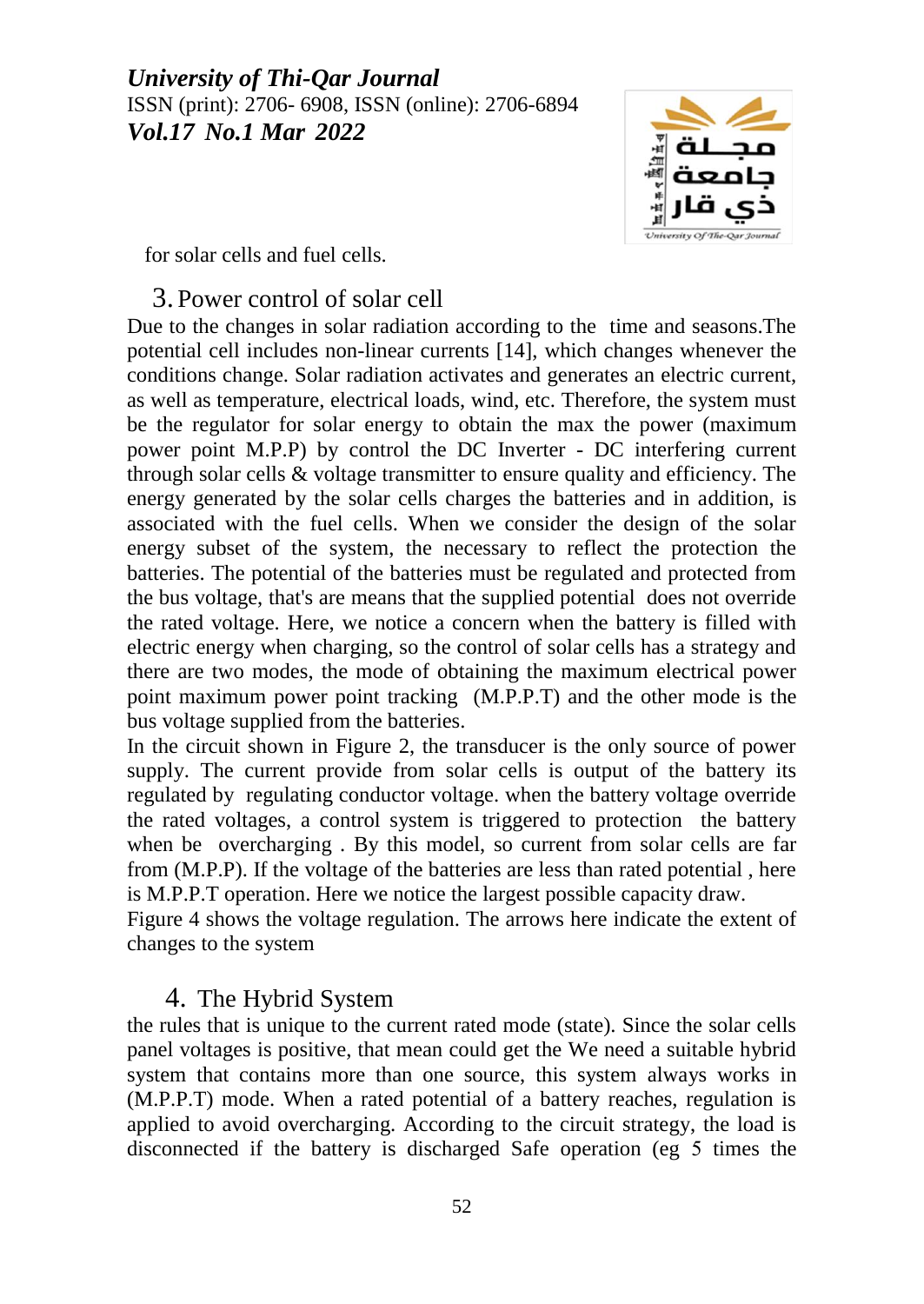

specified to charge the current), who is appropriate for a load position , or when the battery voltage less than a lower voltage. It can be adapted to any time, only one regulation is used, and the unit is controlled by a power transformer. Here the work of the transducer is regulated according to the intended purpose. When there is a change in solar radiation, batteries, or electrical loads to suit the work, the control strategy puts another regulating device and here the voltages are measured and calculated. The power transformer has a role in transferring energy according to the new goal, to suit the control instead of using several controllers, only one controller is used.



Fig. 4. Control strategy for the photovoltaic subsystem.

case 1:

MPPT: Max Power Point Tracking result: Bus of (battery) Voltage Limit mode DISC: Disconnecting the Load **Conditions of Events** 

$$
1:Vb > Vref
$$
  

$$
2:Vb < Vref
$$

 $3 - 4$ : |Ib| > Idisc (for part, Idisc =  $4x$  Iref.)

The main goal of tracking the maximum power point by (MPPT) is to ensure that the energy is supplied with high efficiency where that is take the max energy from the solar cells and takes into account the weather and weather conditions. Several phase algorithms for MPPT, for example, the observer and perturbation method [15], the gradually conduction mode [16], the fault a short circuit current [17], cutting circuit methods [18], the fuzzy system of logical control [19]. Modules use intelligent Neural network techniques system [20] . The additive methods of connection that are widely used in this system will be used and applied. As shown in Figure 2, solar cells are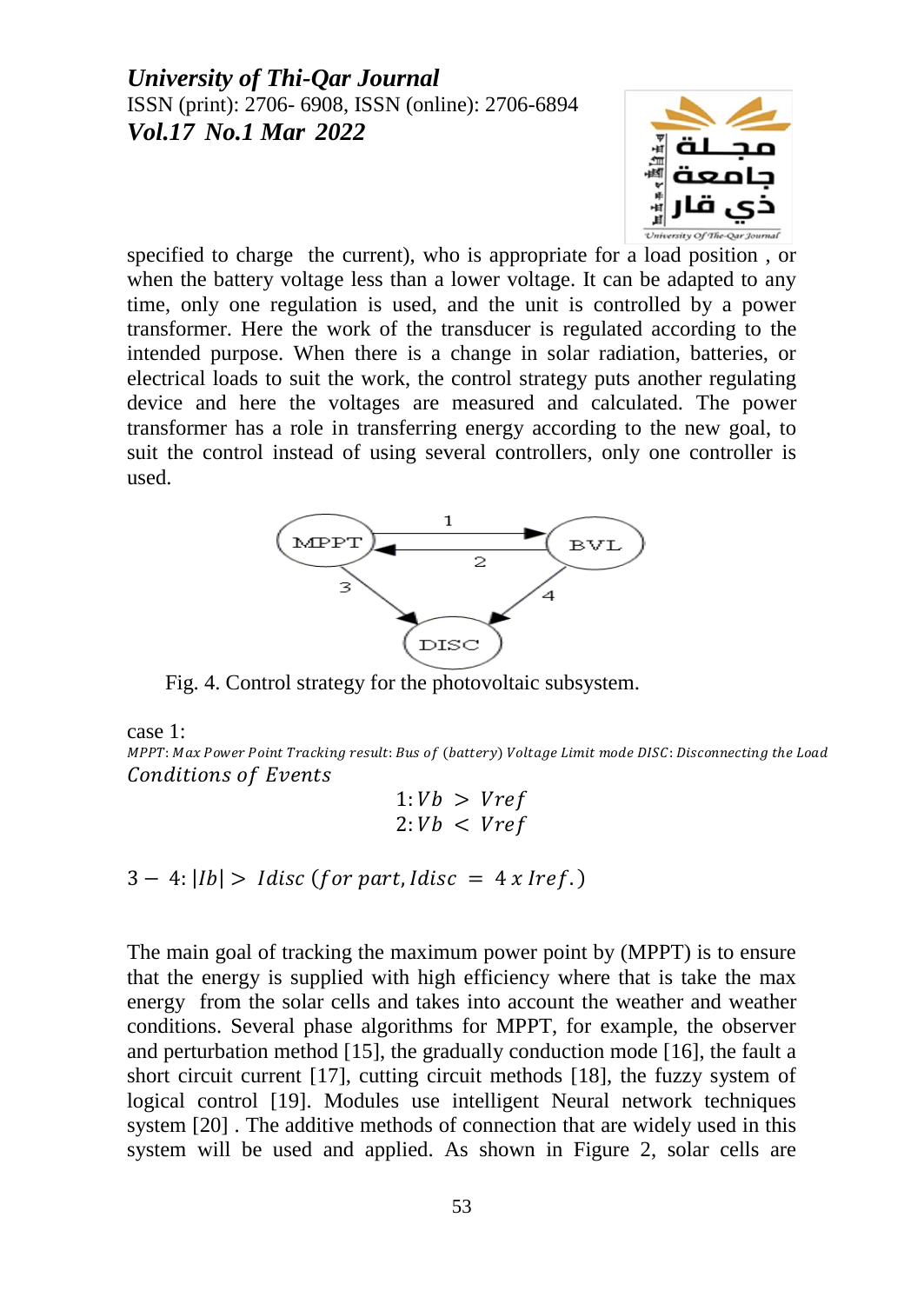

described by (1).

where Vsa potential and Isa current a solar cells

 $\mathbf{1}$ V<sub>s</sub>  $\partial$  $\partial$  $=$ I V<sub>s</sub>  $\ddag$  $\boldsymbol{d}$  $\boldsymbol{d}$  $(1)$ 

Let's define immediate connections and additional connections as follows:-

$$
G = \frac{I_{sa}}{V_{sa}}\tag{2}
$$

$$
\Delta G = \frac{dI_{sa}}{dV_{sa}}\tag{3}
$$

where the solar cell voltage is positive are getting :-

$$
\frac{dP_{sa}}{dV_{sa}} > 0 \text{ if } g > \Delta g
$$
  
\n
$$
\frac{dP_{sa}}{dV_{sa}} = 0 \text{ if } g = \Delta g
$$
  
\n
$$
\frac{dP_{sa}}{dV_{sa}} < 0 \text{ if } g < \Delta g
$$
\n(4)

Eq (5) suggest that management the voltages is little the potential in the M.P.P if the instant conduct is greatest than the increase reliability, and if little that means opposite. The M.P.P.T algorithms are search to find the voltages are functionality point at point the prompt conductance's is equal to the incrementally contact. M.P.P.T algorithm is useful in Fig. 5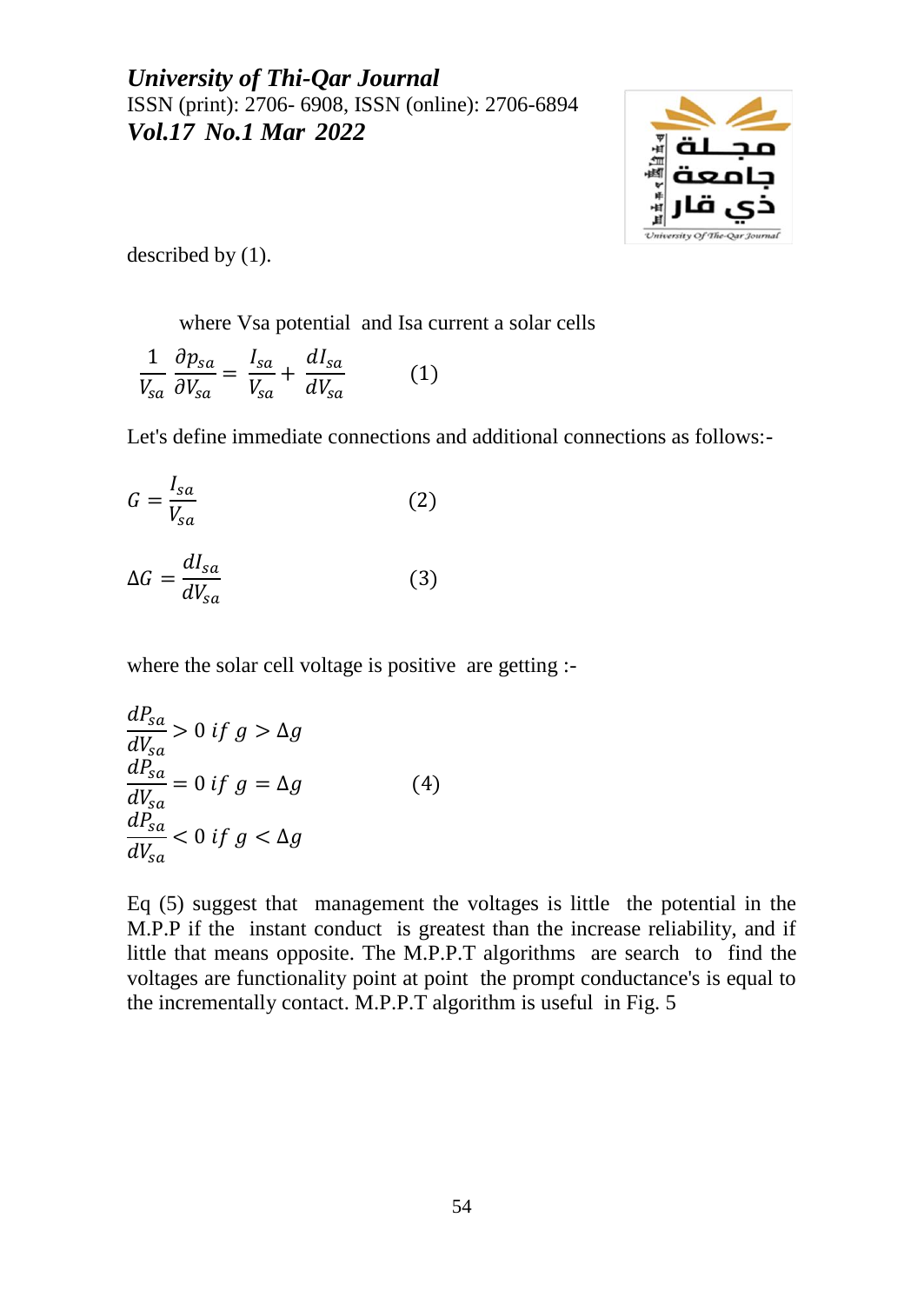

fig .5 .Diagram of the MPPT algorithm.

Using the proportional–integral–derivative controller PID to the regulation of voltage at the system is operating in B.V.L mode. The voltage is regulated as series.

Note  $d(n) \& d(n-1)$  mention to the frequency respectively,  $V(n)$  is the battery voltage when the current provide,  $Vref$  is mention to the battery,  $((kp))$  its gain, ki its integral - gain, and  $((kd))$  mention to derivative gain.

5. Fuel cell control.

Since the fuel cells is supplied with fuel and air by pumps, valves and compressors, it has excellent time stability, if compared to the stationary electrical time. Therefore, the fuel cell system cannot respond to the change of electrical load, and the system may suffer from the change in energy consumption. Therefore, the fuel cell operates in a hybrid system smoothly in stable conditions, while the battery function supplies temporary power. The fuel cell must be suitable for supplying energy to replace the solar cells and charge the battery. have to responsible for operating the fuel cell and be voltage regulated. In order to achieve the condition of supplying the required current, to maintain the battery it is possible to control a converter connected to the fuel cell to a certain extent of charging. To achieve the desired response, a current regulating loop controls the transformer. As in Figure 6, the selection of a PID regulator is associated with a PWM signal generator to systematically control the current of the fuel cell.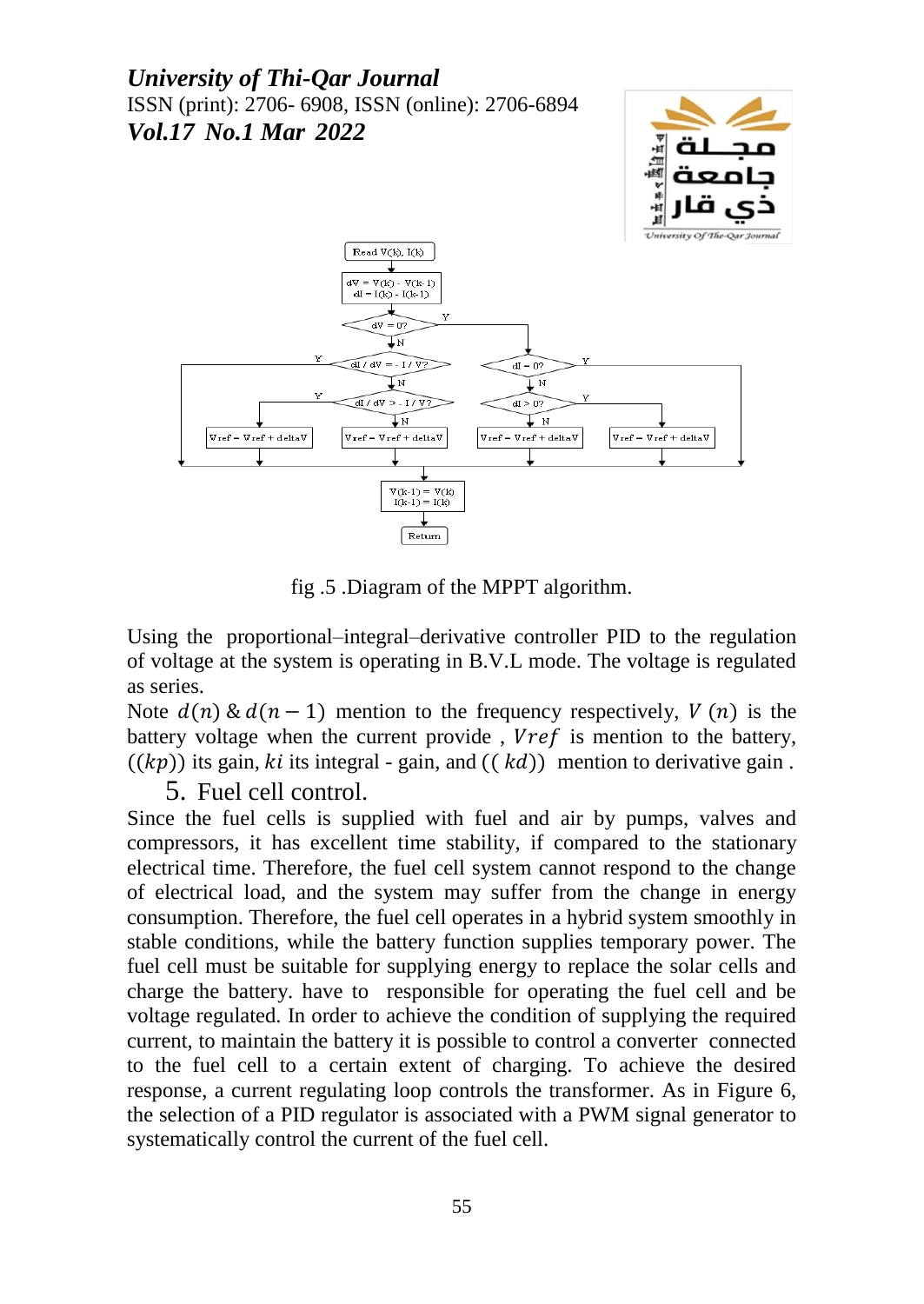



Figure 6. Regulation of the internal current of the boost converter .



Fig(7 ) the loop of the regulation potential to the converter

This current of fuel cell have supplied to the reference of signals, current fuel cell source – reference , its create through loop of voltages there is present in Fig  $\overline{7}$  The batteries series of voltages, result the *IRefe* current to fuel cells, included a PI regulation at gather of the algorithms indicates the fuel cell and the proved currents that arose due to the voltage drop of the battery, and we note those fuel cells currents have started to work to fully charge the battery. This control method, in addition to the solar cell controller. When the battery is fully charged, the fuel cell stops operating . Here we note, the solar cells and the battery will be in the working range. This mode of work saves us fuel.

Obtaining a reference current for fuel cells is an important matter that activates the working system of fuel cells for the purpose of conducting the necessary regulation of the flow of hydrogen gas and oxygen's to get the output current required for charging.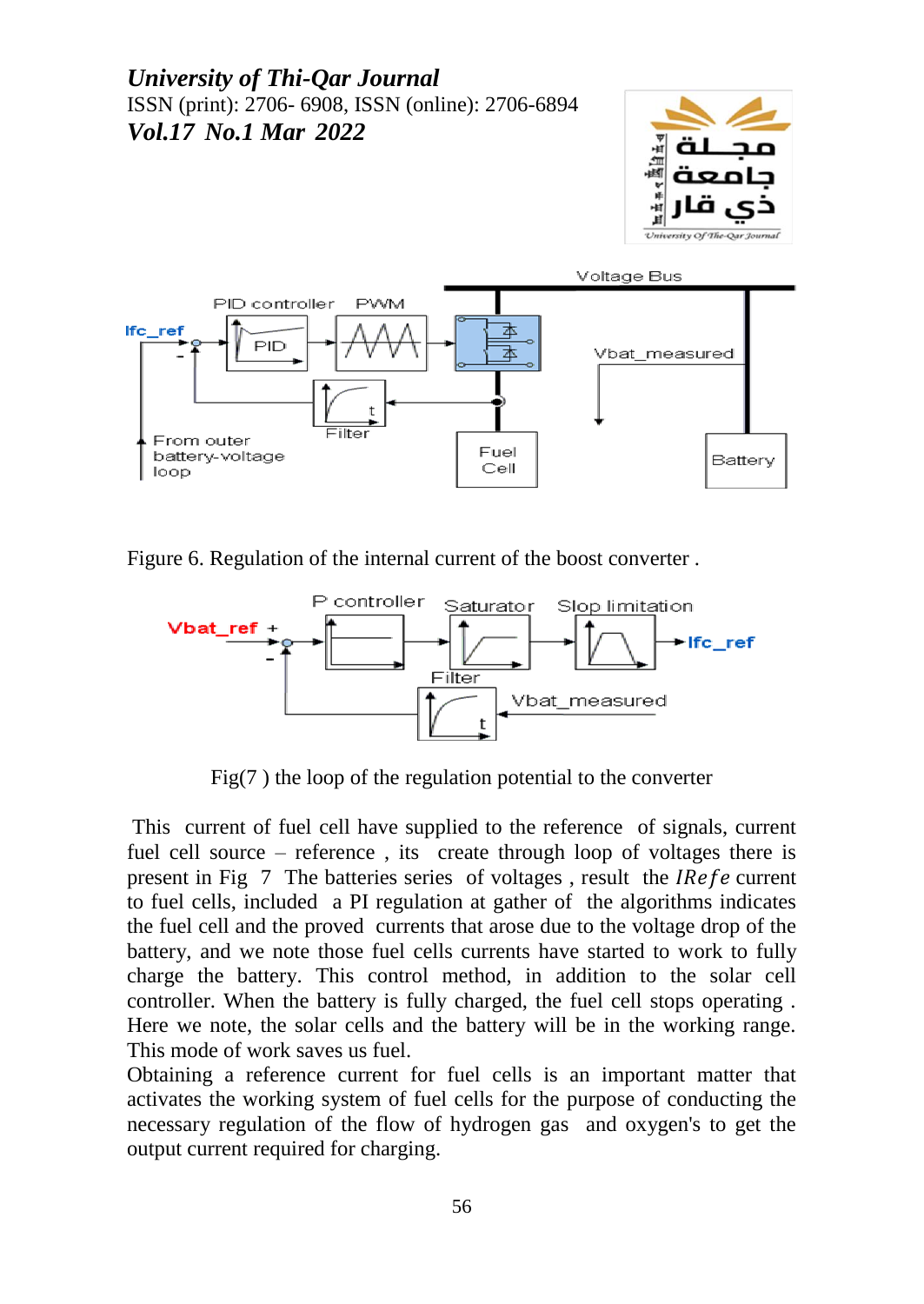

### 6. Discussion a& Result

Test the management of the hybrid Solar cells and Fuel cells electrical system, Simulink represent were connected in the bus of voltage It is an advanced power systems simulation design [21].. Figure (8) shows the power in the bus voltage of a hybrid system with a capacity of 2 kilowatts. The power system is supposed to be located at line 33 in the north direction and 81 degrees in the west direction. The symmetrical figure was transformed from 7 am to 12 pm, 13 April, 2020. We assume that the sky was clear and the ambient temperature was equal at  $28^\circ$  C during the process. Figure (9) shows the incident solar radiation that was sent from the sun at 7 am and was observed It maxed out at 12:35 p.m. The solar radiation decreased to zero at 5:35 pm.



Fig ( 8) V-T- hybrid system of solar - fuel cells power system.

A solar cells panels have included to the array of 141 \* 100 cell all those panels connected as series by parallel connection every pare of cells have area  $(2)$  \*  $(3.6)$  cm<sup>2</sup>. The response value 0.306 A/W. The source unit 2 of power has 41-cells P.E.M fuel cells stack . The operation region of any cell has  $291 \text{cm}^2$ . The battery has arrangement as an array of 13 x 25 part. Any cell have energy 1.6Ah. The priority was to charge the battery 0.4. this load included to a fix alternating load , so a fix powers – direct load as will as pwm energy . Electrical loads have observed around 1.6kW in period of peak period power 2kW rated of the energy. The power boost converter have shown by pwm models .Indicated to the area operating rules ,rated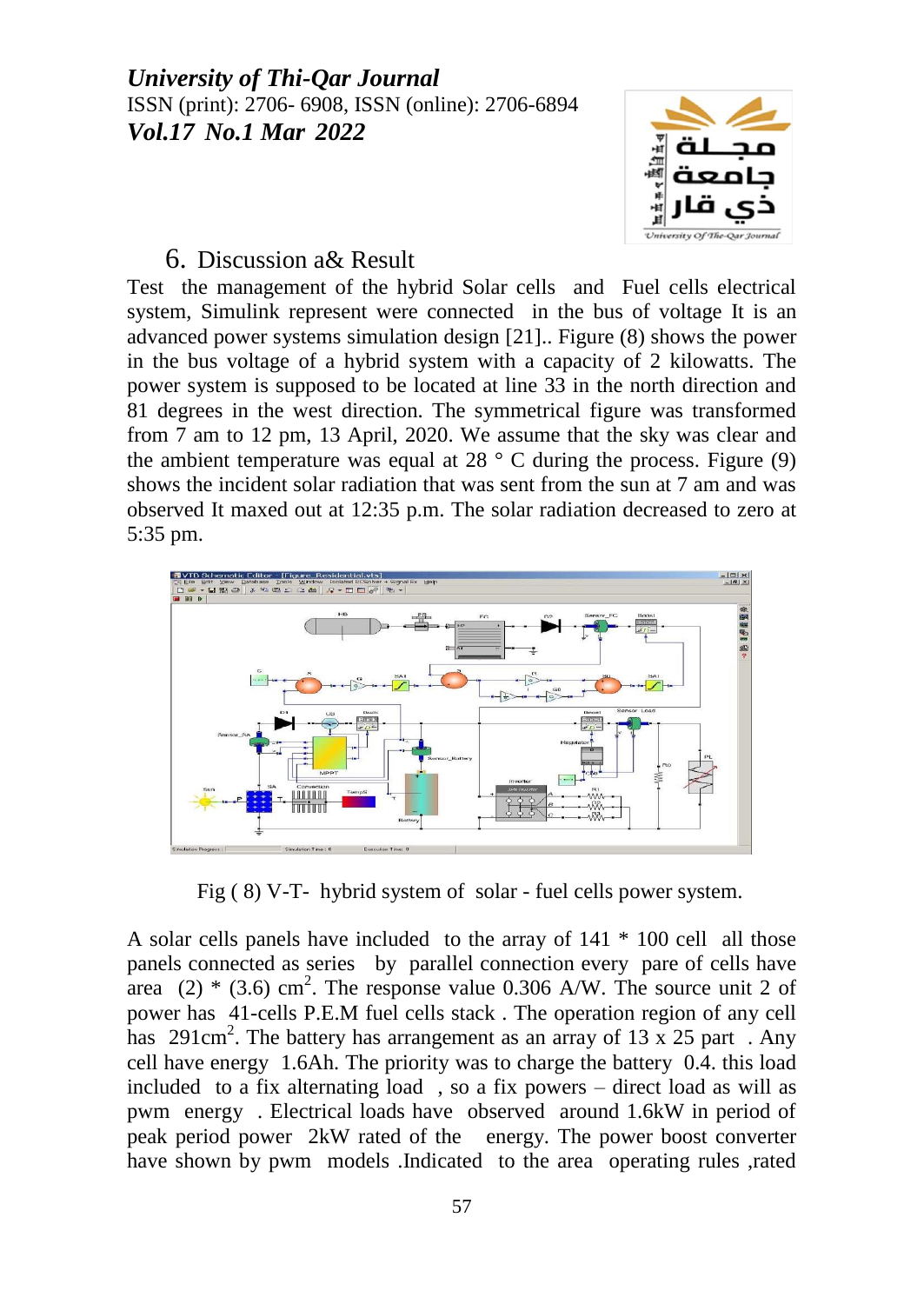

voltage from source battery have rated to 50.5V. Current proved from fuel cells rate set 32A. The reference battery voltage was previously regulated as a reference for the fuel cell current to 51 volts. The results indicate Simulink in Figs. From 10 to 14. Figure 10 has shown the supply current from solar cells and fuel cells as well as the battery. Figure 11 has shown the voltage value of solar cells, fuel cells and battery. Have noted the bus the voltage is equally to the voltage at the battery. Each of the sources is shown in the drawing for the energy produced. The check state-of-charges of the battery is plotting in Fig  $13 \&$  Fig 14 represent the modification of arrange mode.



At start-up, the maximum output current of the fuel cell is 35 amperes due to the low charge of the battery. Solar cells and fuel cells provide energy to prepare the electrical load. As the solar cell controller, it works in MPPT mode, to get the maximum PowerPoint. The energy is gradually increasing. The battery is charged gradually to supply loads requires low power consumption. The battery charges , as plot in Figure (13) is speedily increasing. When the battery charge reaches the rated value for pre-charging (50 volts), the fuel cells begins gradually decreasing, as shown in Figure (10) shown supply of the solar cells giving the largest amount of energy. We notice a slight increase in the voltage of the fuel cell. The fuel cell ran out at 9:30 am because the battery is fully charged at this moment. Between 10 AM and 2 PM, the load attracted a peak of 2.5 kW power. The battery here begins to supply for enhancement the peak load, the current of the fc growth by about 10 amps due to the discharge of the battery. After running for two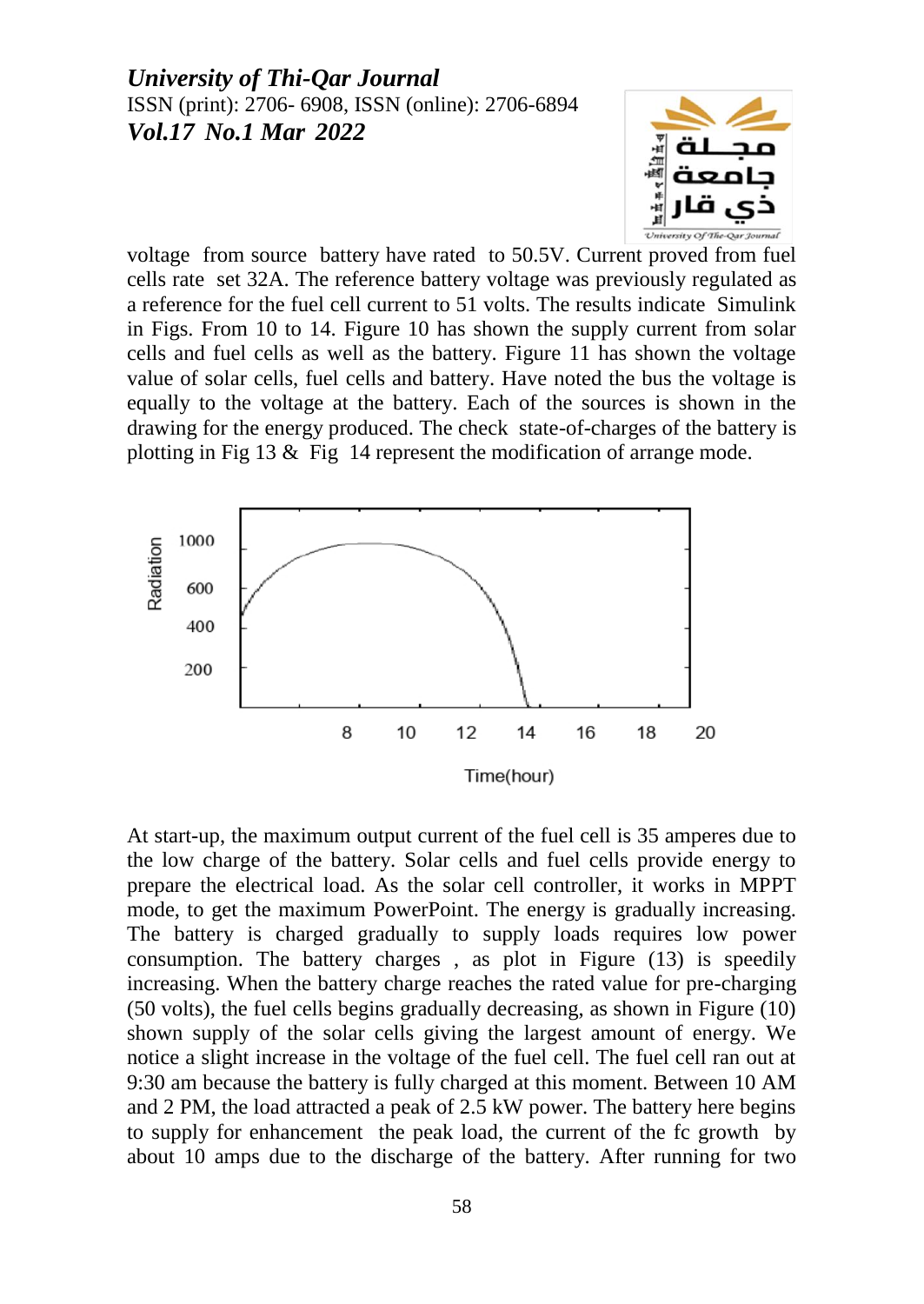

hours, the battery is recharged again and the fuel cell is closed due to the lack of demand for the load.



Fig.10 Current provide from three sources shown (fc ,solar cell battery)



Fig . 11 A voltage of the (solar cells) ,the (fc) ,and battries.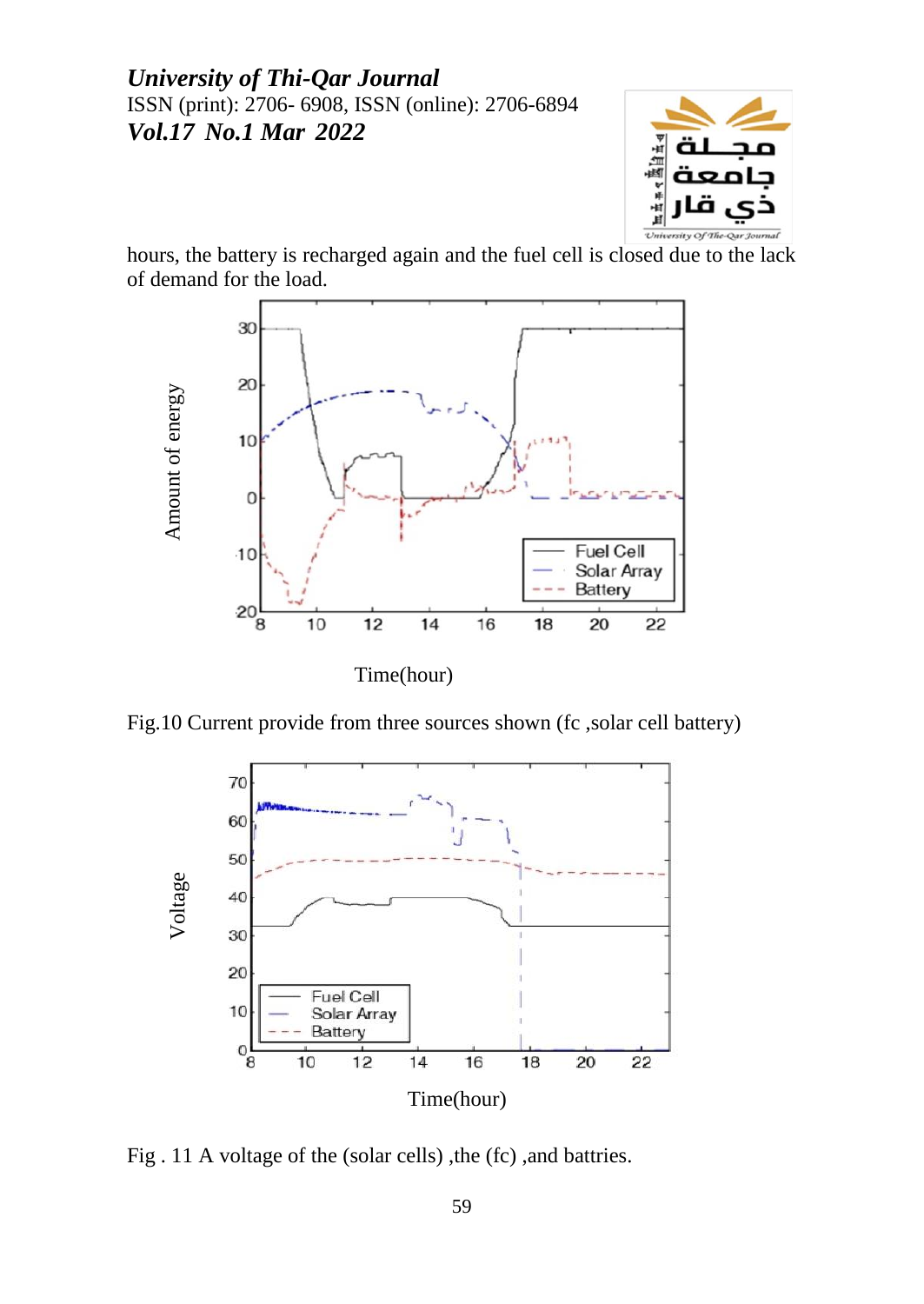

By 3:00 pm, the battery voltage reached its maximum charge, BVL mode was turned on and the battery voltages were set at 50.5 volts. A little current leaks to the battery and here we notice that the output current of the solar cells has decreased, and this leads to an increase in the output voltage of the fuel cells. What is interesting to note is that when the solar cells are operating in B.V.L mode, the ( fc ) is blocked to store fuel



Time(hour)



Fig .13 calculated charge of battery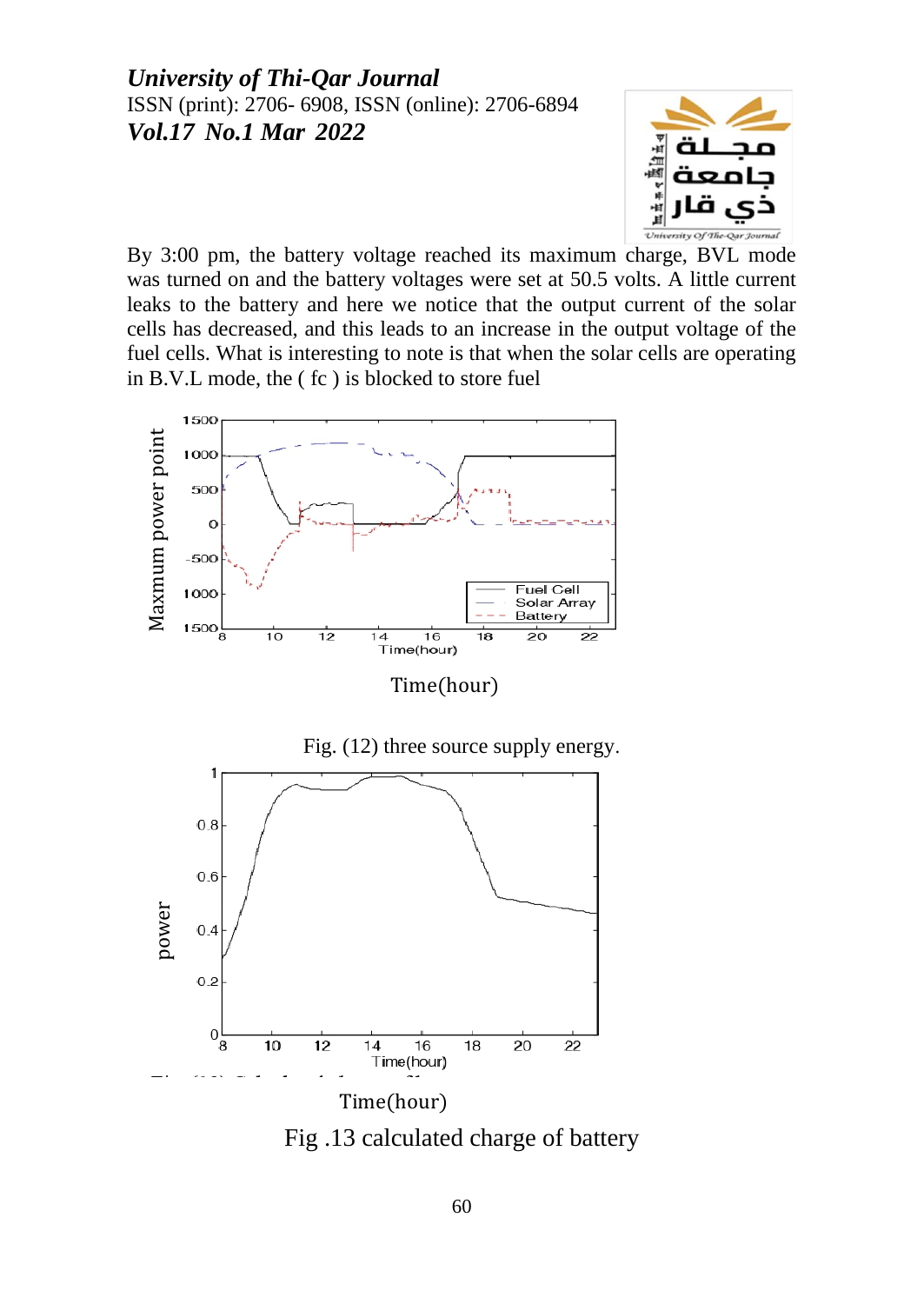



Fig. (14) system mode of the solar cells controls system.

Theoretical research in energy handling is through controlling each energy source accurately and that the hybrid energy system is a reliable system.Simulink results exhibit that the control strategy is more Effective in supplying electric power.

### 6. Conclusion.

the paper represented the efficient energy handling systems for solar energy and fuel cells (FC) hybrid mode so that a reliable system. The hybrid power system consists of solar cells, PEM fuel cells, and batteries, which are connected by a DC bus and controlled by suitable DC-DC converters. Solar cells operate to supply the electrical load with energy and charge the battery appropriately, which works to prepare the charging energy. Its determined the converter to regulate the low direct current is any potential supply from the fuel cells to the controlled busbar voltage. The batteries are connected to a direct current busbar. Energy flows through the battery in both directions. Control the system on the end of the solar cells on the operating sample. (M.P. P. The method of the solution of the same tracking mode of the same tracking mode of the solar cells controls system.<br>Theoretical research in energy handling is through controlling each energy source accurately and t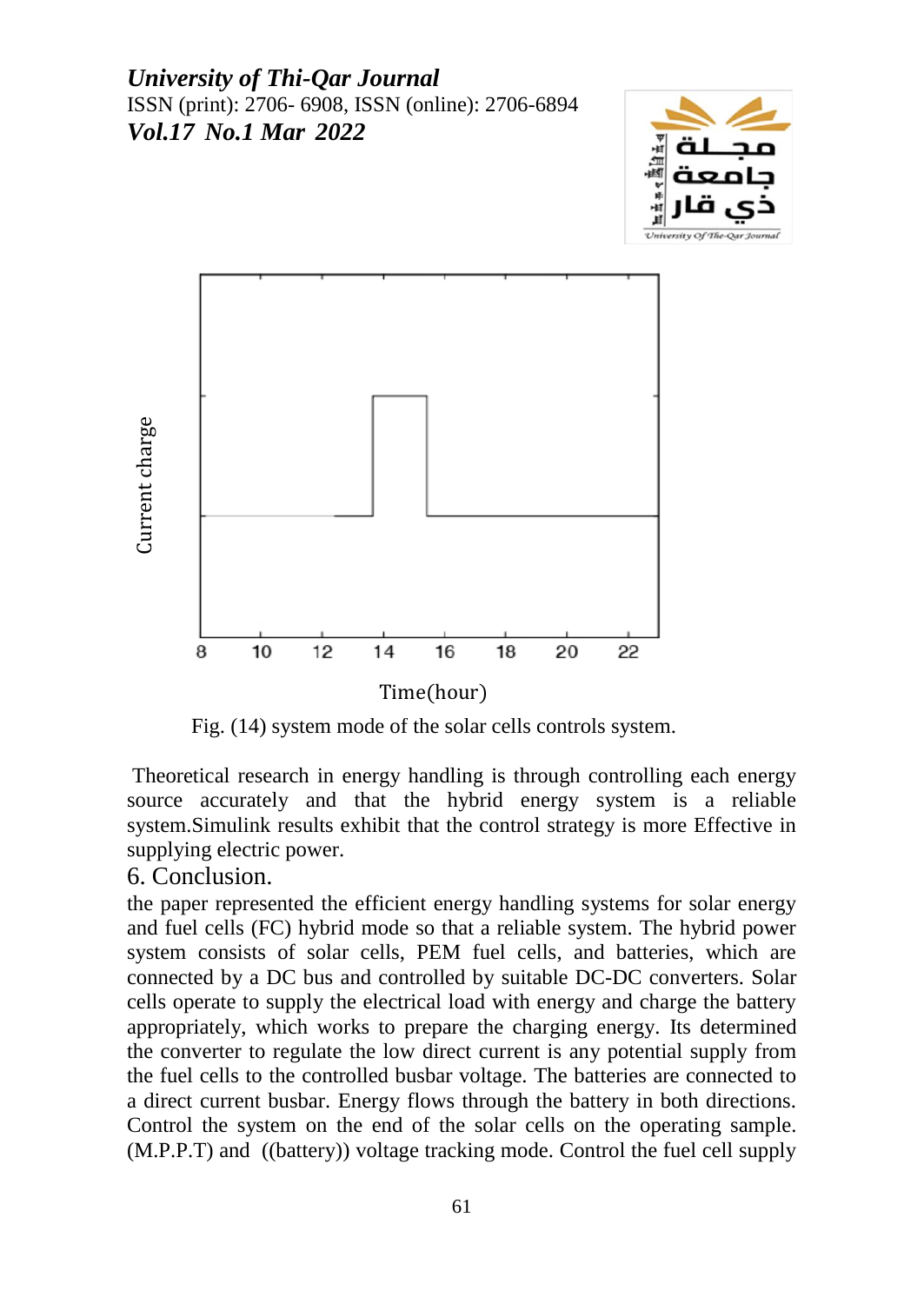

transformer to conserve the battery. To verify the hybrid module that was shown, the scheme studies were carried out in a Matlab environment. The study showed the power management system to control each power source and that the hybrid system to work reliably. Simulation results of hybrid energy efficiency. From this we conclude that employing the appropriate control helps a lot in producing energy from solar cells and improves efficiency very significantly. From this we conclude that the greater the accuracy of control, the greater the energy production and obtaining the maximum possible capacity despite the fluctuations of the climate

#### Reference

- [1] P. Nema, S. Rangnekar and R. K. Nema, "Pre-feasibility study of PVsolar / Wind Hybrid Energy System for GSM type mobile telephony base station in Central India," *2010 The 2nd International Conference on Computer and Automation Engineering (ICCAE)*, 2010, pp. 152- 156.
- [2] L. McCarthy, J. Pieper, A. Rues, C. H. Wu, "Performance monitoring in UMR's solar car", *IEEE Instrumentation & Measurement Magazine*, Vol.3, No. 3, pp. 19-23, Sept. 2000.
- [3] M. S. Khesbak and A. A. Ibraheem, "Design and Simulation of a Solar Power System Oriented for Mobile Base Station Sites," *2021 IEEE International Conference in Power Engineering Application (ICPEA)*, 2021, pp. 18-23.
- [4] T. M., "Autonomous Photovoltaic-Diesel Power System Design", *Proceedings of IEEE Photovoltaic Specialists Conference*, Las Vegas, Nevada, October 1985, pp. 280-284.
- [5] K. Tam, P. Kumar and M. Foreman, "Enhancing the Utilization of Photovoltaic Power Generation by Superconductive Magnetic Energy Storage", *IEEE Transactions on Energy Conversion*, Vol. 4, No. 3, September 1989, pp. 314-321.
- [6] V. Chamola, B. Krishnamachari and B. Sikdar, "An Energy and Delay Aware Downlink Power Control Strategy for Solar Powered Base Stations," in *IEEE Communications Letters*, vol. 20, no. 5, pp. 954-957, May 2016.
- [7]B.H. Chowdhury and S. Rahman, "Analysis of Interrelationships between Photovoltaic Power and Battery Storage for Electric Utility Load Management'', *IEEE Transactions on Power Systems*,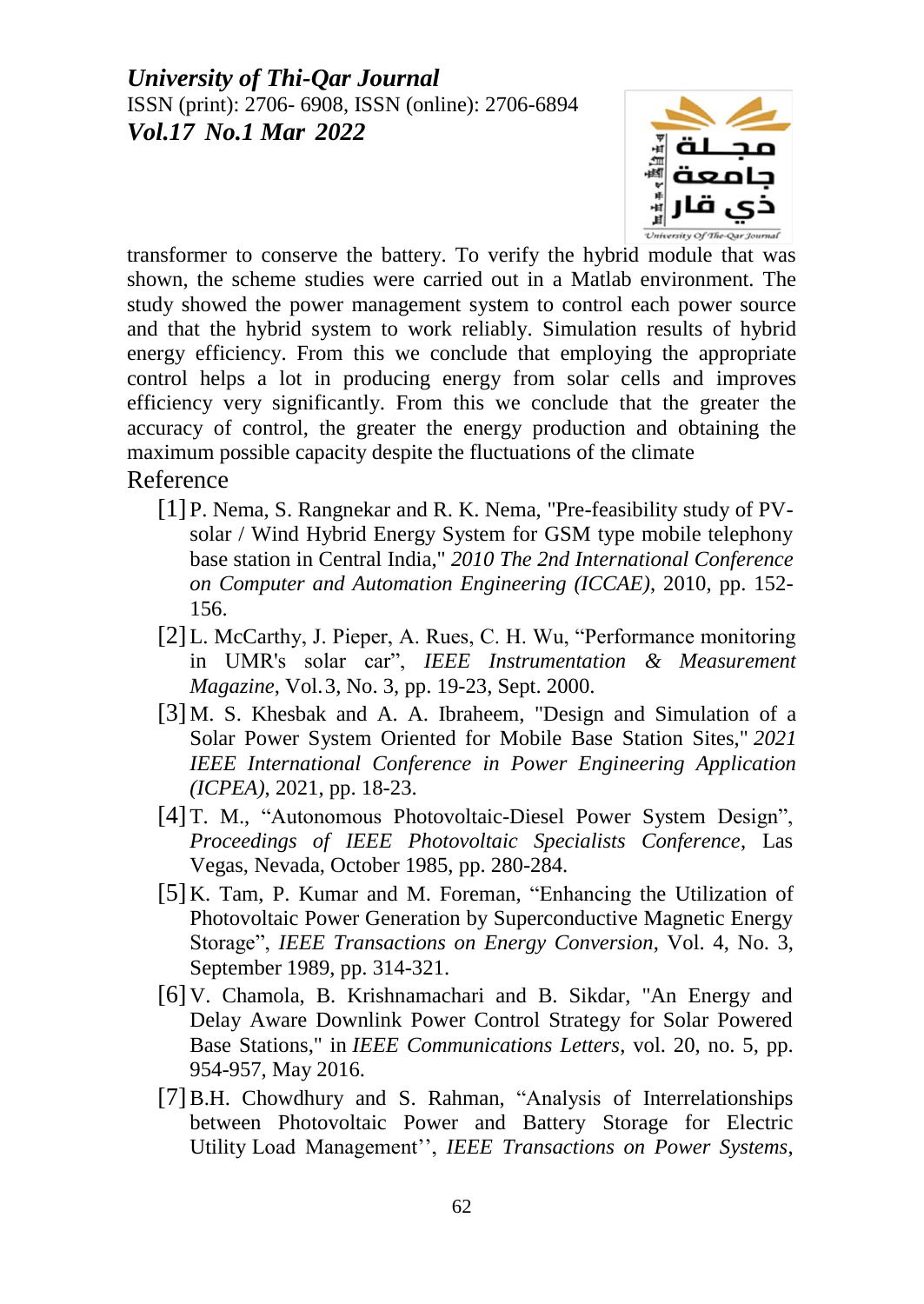

Vol. 3, No. 3, August 1988, pp. 900-907.

- [8] L. Palma, P. Enjeti, N. Denniston and J. L. Duran-Gomez, "A converter topology to interface low voltage Solar/Fuel Cell type energy sources to electric utility," *2008 Twenty-Third Annual IEEE Applied Power Electronics Conference and Exposition*, 2008, pp. 135-140.
- [9] S. Rahman and K. Tam, "A Feasibility Study of Photovoltaic-Fuel Cell Hybrid Energy System", *Transactions on Energy Conversion*, Vol. 3, No. 1, March 1988, pp. 50-55.
- [10] M. H. Rahman, K. Barua, M. Anis-Uz-Zaman, M. A. Razak and N. Islam, "Simulation of a Solar Power System with Fuel Cell backup Source for Hybrid Power System Application," *2019 International Conference on Energy and Power Engineering (ICEPE)*, 2019, pp. 1-4 March 1988, pp. 64-70.
- [11] Z. Jiang, L. Gao, and R. Dougal, "Flexible Multiobjective Control" of Power Converter in Active Hybrid Fuel Cell/Battery Power Sources", *IEEE Transactions on Power Electronics*, Vol. 20, No. 1, pp. 244-253, Jan. 2005.
- [12] K. Agbossou, M. Kolhe, J Hamelin, T. K. Bose, "Performance of a stand-alone renewable energy system based on energy storage as hydrogen", *IEEE Transactions on Energy Conversion*, Vol. 19, No. 3, pp. 633 - 640, Sept. 2004.
- [13] W. Knaupp, E. Mundschau, "Photovoltaic-hydrogen energy systems for stratospheric platforms", *Proceedings of 3rd World Conference on Photovoltaic Energy Conversion*, Vol. 3, pp. 2143 – 2147, May 2003.
- [14] R. C. Neville, *Solar Energy Conversion: The Solar Cell*, Elsevier Scientific, New York, 1978.
- [15] O. Wasynczuck, "Dynamic Behavior of a Class of Photovoltaic Power Systems", *IEEE Trans. Power Apparatus and Systems*, Vol. PAS-102, No. 9, pp. 3031-3037, 1983.
- [16] K. Hussein, I. Muta, T. Hoshino, and M. Osakada, "Maximum" Photovoltaic Power Tracking: An Algorithm for Rapidly Changing Atmospheric Conditions", *IEE Proc. - Generation, Transmission, Distribution*, Vol. 142, No.1, pp. 59-64, January, 1995.
- [17] T. Noguchi, S. Togashi, R. Nakamoto, "Short-Current Pulse-Based Maximum-Power-Point Tracking Method for Multiple Photovoltaic-